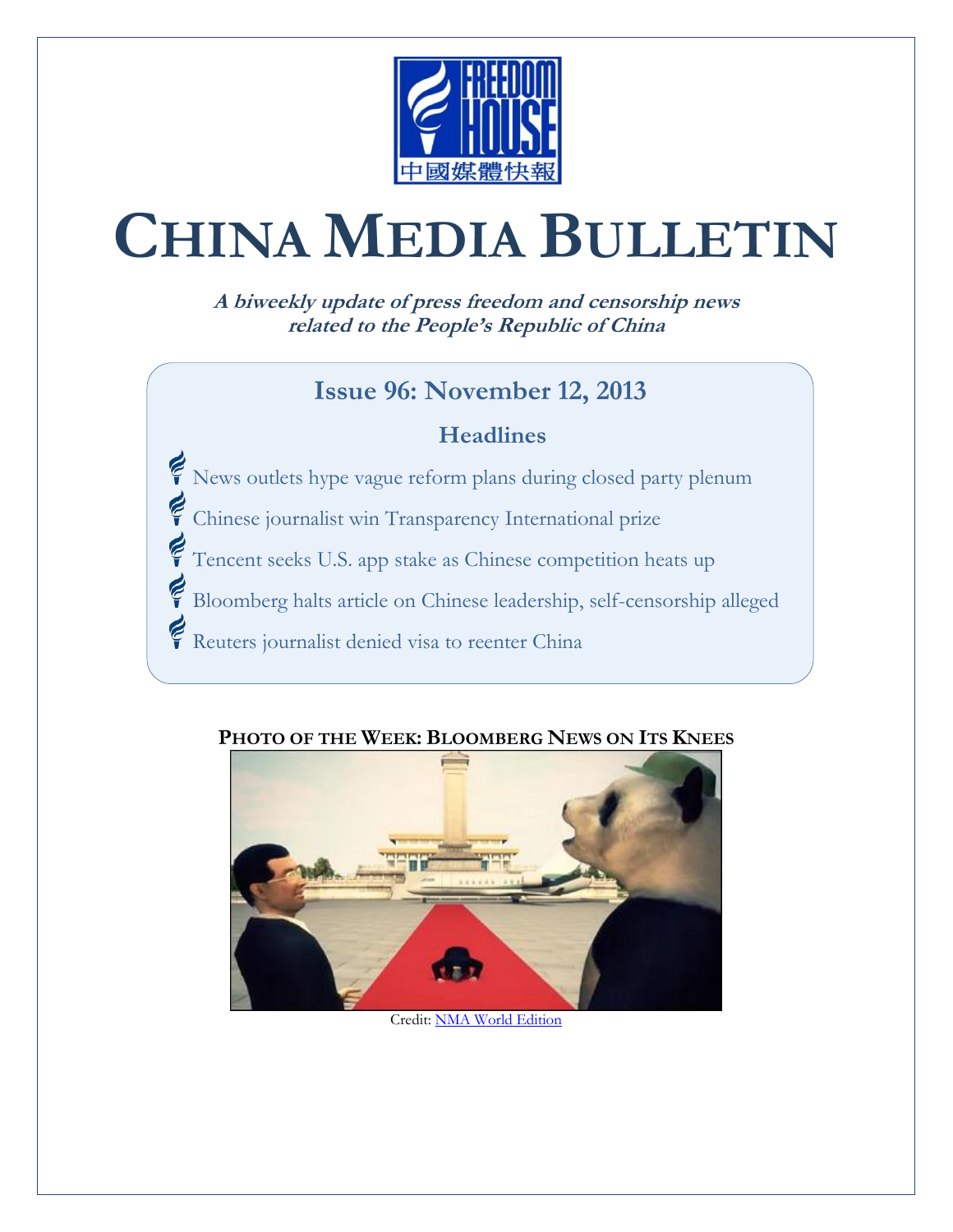### **BROADCAST / PRINT MEDIA NEWS**

## **News outlets hype vague reform plans during closed party plenum**

From November 9 to 12, the Chinese Communist Party (CCP) Central Committee chosen one year ago held its third plenum. The closed meeting in Beijing was attended by hundreds of the party's top officials. Historically, third plenum meetings under a new leadership have been important moments signaling future policy directions and potential reforms. Most dramatically, the 1978 plenum led by Deng Xiaoping marked the beginning of China's economic transformation following the death of Mao Zedong. Although they lacked concrete details of the meeting's agenda, CCP-run media and other outlets ran various commentaries and supplements before and during the conclave, touting the need for some reform, mostly in the economic and social spheres. On November 10, the CCP mouthpiece *People's Daily* ran a front-page editorial implying that any reforms would be an uphill battle, prompting conflicting interpretations by foreign media. The relatively liberal and commercialized *Beijing News*, meanwhile, published a 96-page report titled "Reform: Setting Off Again." Its cover showed a ship navigating dangerous waters, and it listed 12 areas where reforms need to "crash through a barrier," including "land transfers," "social welfare," and "household registration." The CCP leadership has made clear that changes to the political system are neither under consideration nor open to debate, but the *Beijing News* obliquely cited the need for "administrative" changes to decentralize power and urged a loosening of restrictions on "social organizations," an apparent reference to civil society. The first statement released after the conclusion of the plenum on November 12 did little to clarify what decisions had been made. Several economic experts complained of its vague language and mixed signals, as it declared that markets will play a "decisive" role while also acknowledging the importance of state-owned enterprises and the CCP's leadership. In what has become a routine byproduct of high-level party meetings, petitioners and activists suffered tighter restrictions surrounding the plenum (see CMB No. [82](http://www.freedomhouse.org/cmb/82_030713#1)). Hong Kong's *South China Morning Post* reported on November 7 that "police and local governments across the mainland have been rounding up petitioners, keeping activists under close watch, and warning rights lawyers to keep a low profile."

- **Wall Street Journal 11/10/2013: [Reformers stagger out of gate in Beijing](http://blogs.wsj.com/chinarealtime/2013/11/10/reformers-stagger-out-of-gate-in-beijing)**
- **South China Morning Post 11/10/2013: [Chinese media build expectations of reforms](http://www.scmp.com/news/china/article/1352464/chinese-media-build-expectations-reforms-key-meeting)  [at key meeting](http://www.scmp.com/news/china/article/1352464/chinese-media-build-expectations-reforms-key-meeting)**
- **New York Times 11/8/2013: [Reform, ahoy? A newspaper heralds new horizons for](http://sinosphere.blogs.nytimes.com/2013/11/08/reform-ahoy-a-newspaper-heralds-new-horizons-for-the-chinese-ship-of-state/)  [the Chinese ship of state](http://sinosphere.blogs.nytimes.com/2013/11/08/reform-ahoy-a-newspaper-heralds-new-horizons-for-the-chinese-ship-of-state/)**
- **South China Morning Post 11/8/2013: Petitioners ['living in fear' as police crack down](http://www.scmp.com/news/china/article/1349751/petitioners-living-fear-police-crackdown-ahead-third-plenum)  [ahead of third plenum](http://www.scmp.com/news/china/article/1349751/petitioners-living-fear-police-crackdown-ahead-third-plenum)**
- **Wall Street Journal 11/12/2013: [China endorses 'decisive' role for markets as plenum](http://online.wsj.com/news/articles/SB10001424052702304644104579193202337104802)  [concludes](http://online.wsj.com/news/articles/SB10001424052702304644104579193202337104802)**
- **People's Daily 11/10/2013:** [那么一股子劲不能松](http://paper.people.com.cn/rmrb/html/2013-11/11/nw.D110000renmrb_20131111_4-01.htm) **[\[Keep up the spirit\]](http://paper.people.com.cn/rmrb/html/2013-11/11/nw.D110000renmrb_20131111_4-01.htm)**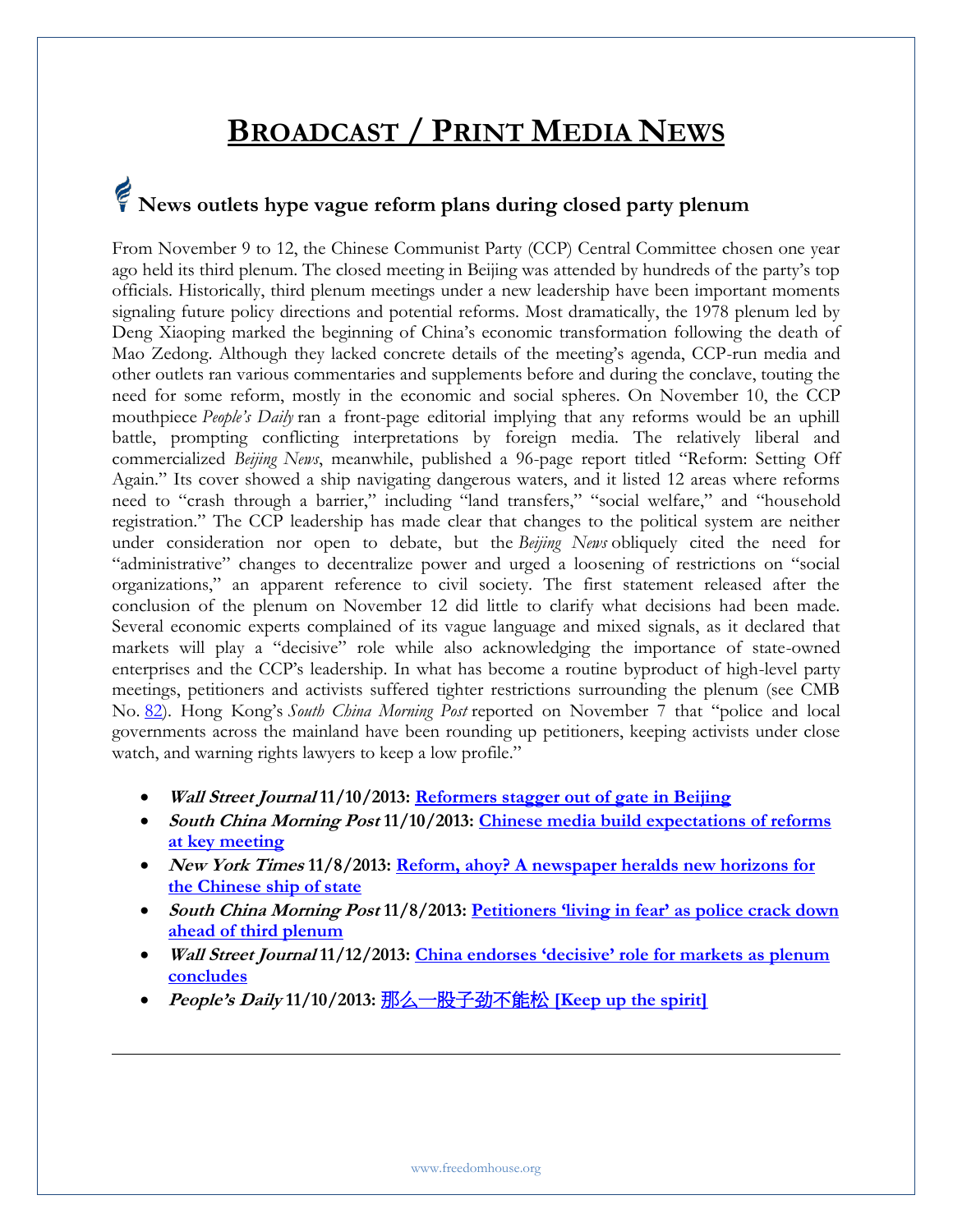## **State media limit reporting, commentary on Tiananmen explosion**

The Chinese government made an orchestrated effort to control reporting on a car crash and explosion on Beijing's Tiananmen Square that killed five people and injured 38 others on October 28. Though the incident took place in the country's most symbolic public space, state broadcaster China Central Television (CCTV) did not initially mention it, and the U.S.-based Cable News Network (CNN) was reportedly blacked out in China when it ran footage of the aftermath. Several Chinese newspapers noted the incident by reposting a brief statement published by the official Xinhua news agency. According to Xinhua, a jeep carrying three people had crashed into a crowd of pedestrians before it burst into flames. The relatively liberal Guangdong-based *Southern Metropolis Daily* released an interview with a Filipino student who was injured by the car. However, along with hundreds of online postings on the topic, it was quickly removed from the internet. After two days of silence, on October 30, Xinhua offered an update on the investigation, claiming that the incident was a well-planned act of terrorism by Uighur Islamic extremists (see CMB No. [95\)](http://www.freedomhouse.org/cmb/95_102913#8). Commentaries on the CNN website raised doubts about the official account, with one suggesting that the alleged attack could have been "a hastily assembled cry of desperation from a people on the extreme margins of the Chinese state's monstrous development machine." Other foreign media and human rights groups similarly urged caution in drawing conclusions from official information. State media soon began heavily criticizing Americans and CNN in particular. "CNN is way out of line this time," said the Communist Party's *Global Times* newspaper. CCTV alleged that CNN had an ulterior motive and was attempting to justify terrorist crimes. An online petition urging the Chinese government to expel CNN from the country reportedly collected over 140,000 signatures. Ilham Tohti, a prominent Uighur professor at Beijing Central Nationalities University and founder of the minority rights website Uyghur Online, said he had been increasingly harassed by the police as he spoke to foreign reporters about the Tiananmen incident. When Tohti confronted security agents who had rearended his car on November 2, indicating that his two small children could have been hurt, the men reportedly said, "We don't care," and repeatedly threatened to kill his whole family. On November 6, another explosion took place near a government building in Taiyuan, Shanxi Province, killing one person and injuring eight. For unknown reasons, online censors appeared to let users speculate freely on that incident.

- **CNN 10/30/2013: [China censors pounce as Tiananmen Square jeep deaths](http://edition.cnn.com/2013/10/29/world/asia/china-tiananmen-suspects/)  [investigated](http://edition.cnn.com/2013/10/29/world/asia/china-tiananmen-suspects/)**
- **Washington Post 10/28/2013: [China censors news of an SUV plowing into a crowd in](http://www.washingtonpost.com/world/china-censors-busy-as-jeep-plows-into-crowd-in-tiananmen-square-killing-five/2013/10/28/768f7b88-3fc2-11e3-b028-de922d7a3f47_story.html)  [Tiananmen Square, killing five](http://www.washingtonpost.com/world/china-censors-busy-as-jeep-plows-into-crowd-in-tiananmen-square-killing-five/2013/10/28/768f7b88-3fc2-11e3-b028-de922d7a3f47_story.html)**
- **Washington Post 11/8/2013: [Why 140,000 Chinese people want to kick out CNN](http://www.washingtonpost.com/blogs/worldviews/wp/2013/11/08/why-140000-chinese-people-want-to-kick-out-cnn)**
- **BBC 11/4/2013: [China media: Tiananmen Square crash](http://www.bbc.co.uk/news/world-asia-china-24800423)**
- **CNN 10/31/2013: [Tiananmen crash: Terrorism or cry of desperation?](http://edition.cnn.com/2013/10/31/opinion/china-tiananmen-uyghurs/)**
- **Freedom House 11/4/2013: [Be skeptical of the official story on the Tiananmen car](http://www.freedomhouse.org/blog/be-skeptical-official-story-tiananmen-car-crash)  [crash](http://www.freedomhouse.org/blog/be-skeptical-official-story-tiananmen-car-crash)**
- New York Times 11/4/2013: Uighur scholar in ugly confrontation with security **[agents](http://sinosphere.blogs.nytimes.com/2013/11/04/uighur-scholar-ilham-tohti-in-ugly-confrontation-with-security-agents/)**
- **Global Times 11/4/2013:** 社评:**CNN** [表现了部分美国人的阴暗心理](http://opinion.huanqiu.com/editorial/2013-11/4524037.html) **[Editorial: [CNN shows the dark mentality of most American people\]](http://opinion.huanqiu.com/editorial/2013-11/4524037.html)**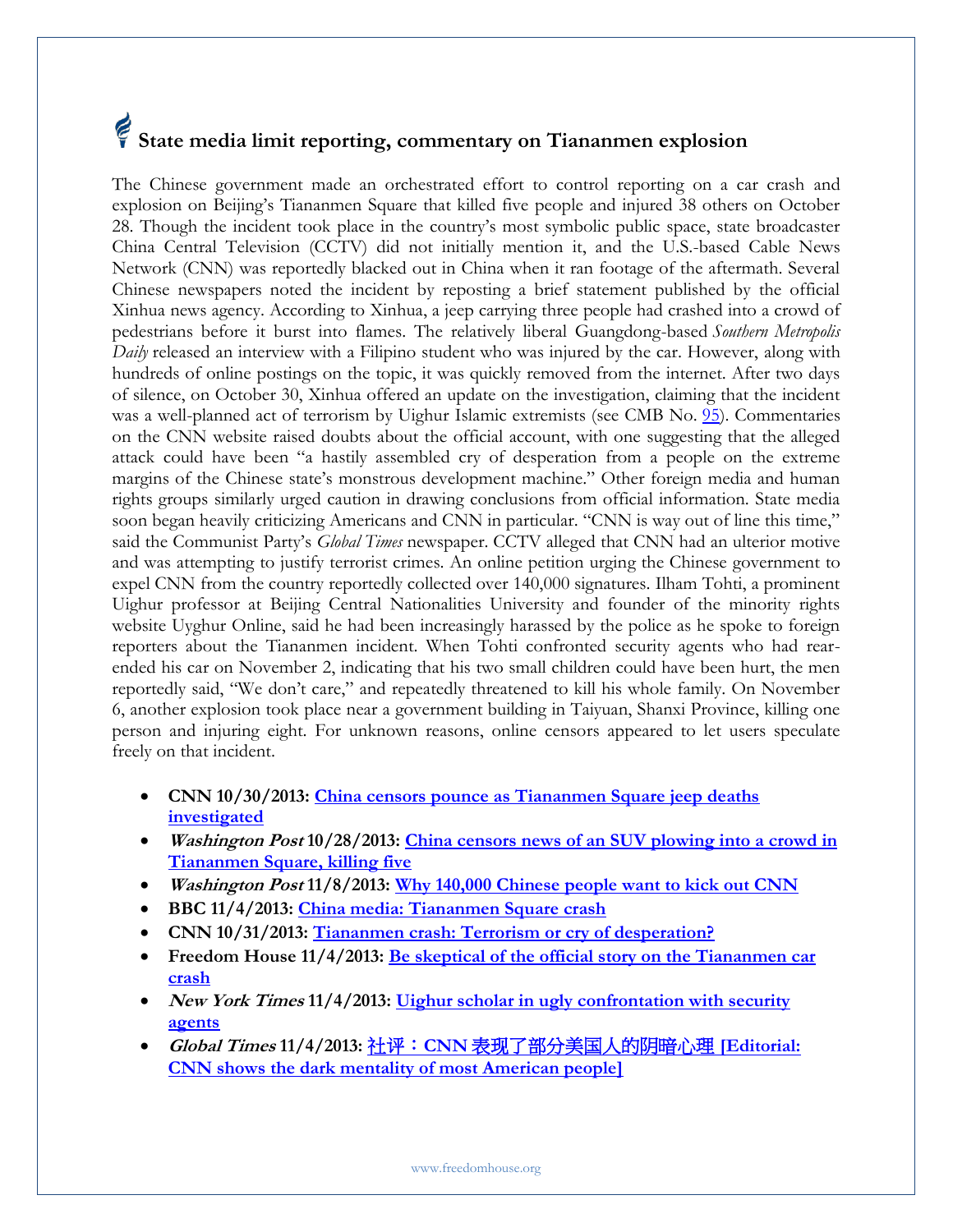**Tea Leaf Nation 11/7/2013: [Why isn't China censoring chatter about its latest bomb](http://www.tealeafnation.com/2013/11/why-isnt-china-censoring-chatter-about-its-latest-bomb-attack)  [attack?](http://www.tealeafnation.com/2013/11/why-isnt-china-censoring-chatter-about-its-latest-bomb-attack)**

## **Chinese journalist wins Transparency International prize**

On November 8, the Berlin-based anticorruption organization Transparency International (TI) issued an Integrity Award to Chinese investigative journalist Luo Changping. An Angolan journalist also received an Integrity Award for 2013. Luo, a deputy editor at the liberal *Caijing*newsmagazine, is the first Chinese citizen to receive the prize, which celebrates extraordinary antigraft activism. Risking his personal safety and career, he had used his microblog account to publish detailed allegations of financial and personal wrongdoing by Liu Tienan, a former vice chairman of China's powerful economic planning agency (see CMB No. [87\)](http://www.freedomhouse.org/cmb/87_051613#2). *Caijing* itself had reportedly been reluctant to identify Liu by name. The official was eventually expelled from the Communist Party in August, after the authorities launched an investigation based on the reporter's exposé. However, Luo's microblog account was reportedly shuttered to prevent him from releasing further information. In an interview with Hong Kong's *South China Morning Post* published on November 8, Luo advised his fellow Chinese investigative reporters not to use their real names for safety reasons, though he acknowledged that maintaining a certain visibility can be a means of self-protection. In keeping with the government's broader efforts to suppress independent anticorruption activity (see CMB Nos. [92,](http://www.freedomhouse.org/cmb/92_090513#2) [93\)](http://www.freedomhouse.org/cmb/93_091913#2), the Central Propaganda Department reportedly issued a directive on November 2 that instructed all media outlets in China to avoid reporting or commenting on TI's plans to grant Luo its prestigious award.

- **South China Morning Post 11/8/2013: [Award-winning journalist Luo Changping on](http://www.scmp.com/news/china-insider/article/1350037/award-winning-journalist-luo-changping-state-chinese-journalism)  [the state of Chinese media](http://www.scmp.com/news/china-insider/article/1350037/award-winning-journalist-luo-changping-state-chinese-journalism)**
- **Transparency International 11/8/2013: [Luo Changping: Journalist](http://www.transparency.org/getinvolved/awardwinner/luo_changping)—China**
- **China Digital Times 11/5/2013: [Minitrue: Luo Changping may win integrity award](http://chinadigitaltimes.net/2013/11/minitrue-luo-changping-may-win-integrity-award/)**

#### **NEW MEDIA / TECHNOLOGY NEWS**

#### **Tencent seeks U.S. app stake as Chinese competition heats up**

The Chinese social-media giant Tencent has reportedly submitted a bid to purchase \$200 million worth of shares in Snapchat, a popular California-based messaging application. Tencent is attempting to expand the overseas presence of its WeChat messaging app, which already has about 100 million users outside China, and the involvement with Snapchat was seen as a means of learning more about the coveted U.S. market. In China, where it has about 350 million users, WeChat is facing new competition from Laiwang, a similar app launched by Alibaba, another internet giant best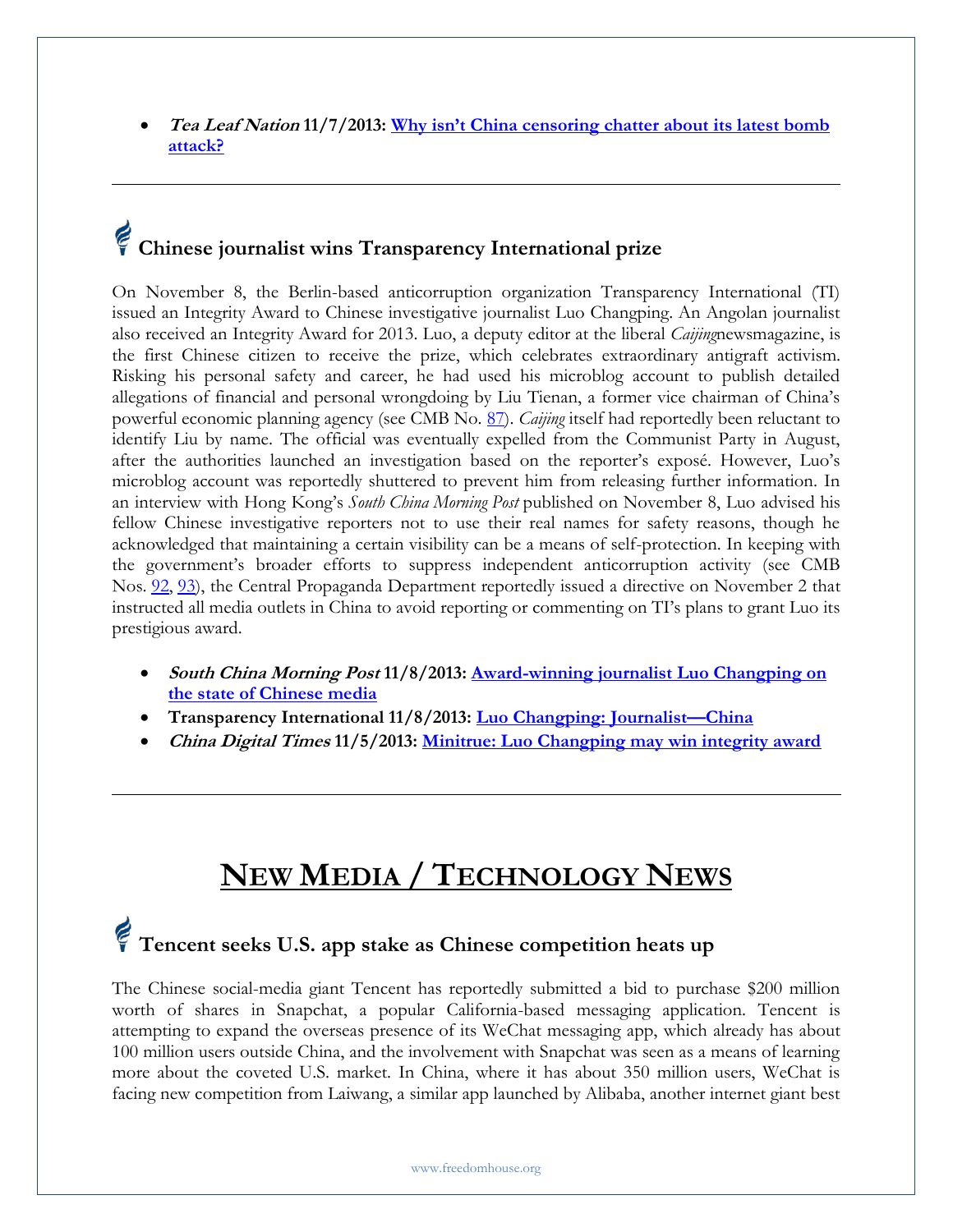known for its e-commerce sites. Tencent was accused of obstructing a November 1 promotional campaign by Laiwang, with thousands of WeChat users reporting that Tencent's security software was blocking their attempts to join the rival service. Chinese internet firms have often accused one another of unfair, anticompetitive practices (see CMB No. [73\)](http://www.freedomhouse.org/cmb/73_110812#4). Meanwhile, many popular foreign services, such as Facebook and Twitter, continue to be blocked in China due to their noncompliance with official censorship rules. News of Twitter's successful stock offering on November 7 sparked a wide range of comments on Sina Weibo, a popular Chinese microblogging platform. Many netizens, responding to the news with satire, wondered how a "nonexistent" website could go public and raise \$24 billion from investors.

- **Diplomat 11/7/2013: [China's Tencent woos Silicon Valley with Snapchat bid](http://thediplomat.com/pacific-money/2013/11/07/chinas-tencent-woos-silicon-valley-with-snapchat-bid)**
- **South China Morning Post 11/8/2013: [Frustrated Chinese bloggers greet Twitter's](http://www.scmp.com/news/china-insider/article/1350675/frustrated-chinese-bloggers-greet-twitters-successful-ipo-satire)  [successful IPO with satire](http://www.scmp.com/news/china-insider/article/1350675/frustrated-chinese-bloggers-greet-twitters-successful-ipo-satire)**
- **Tech in Asia 11/1/2013: [More chat app silliness: Tencent allegedly blocks invites to](http://www.techinasia.com/chat-app-silliness-tencent-allegedly-blocks-invites-laiwang-rival-app-wechat/)  [Laiwang on rival app WeChat](http://www.techinasia.com/chat-app-silliness-tencent-allegedly-blocks-invites-laiwang-rival-app-wechat/)**

### **HONG KONG**

### **Ballet alterations raise censorship concerns**

The publicly funded Hong Kong Ballet recently came under fire after it allegedly censored part of the *Dream of the Red Chamber*, a coproduction with Germany's Ballet Dortmund. According to Global Voices, before the October 25 premiere at the city's Cultural Centre, the Hong Kong Ballet removed a scene that depicted paramilitary Red Guards destroying "old China" objects during the traumatic Cultural Revolution period. For some performances, the group also altered a 12-minute projection that showed different stages of Chinese history by taking out a scene of Red Guards waving copies of the "little red book"—a compilation of quotes by Chinese Communist Party founder Mao Zedong. Hong Kong Ballet claimed that the decisions were made for technical reasons, adding that it had consent from Ballet Dortmund's artistic director Wang Xin Peng, who had choreographed the show. However, Wang told *Ming Pao* newspaper that he was not aware of the changes until the day after the premiere, which was attended by Zhang Xiaoming, the head of Beijing's Hong Kong Liaison Office. On November 8, the home affairs committee of Hong Kong's Legislative Council (Legco) decided to invite—but not require—the ballet group to explain at a regular session in December whether it had encountered political pressure from the central government. Foreign performers have encountered difficulties in Hong Kong before. In 2010, partly due to the troupe's portrayals of Beijing's persecution of Falun Gong members, the technical staff of the U.S.-based Shen Yun Performing Arts company were denied visas to enter Hong Kong for scheduled shows, forcing their cancelation.

 **South China Morning Post 11/9/2013: [No special Legco inquiry into Hong Kong](http://www.scmp.com/news/hong-kong/article/1351143/no-special-legco-inquiry-hong-kong-ballet-censorship-row)  [Ballet 'censorship' row](http://www.scmp.com/news/hong-kong/article/1351143/no-special-legco-inquiry-hong-kong-ballet-censorship-row)**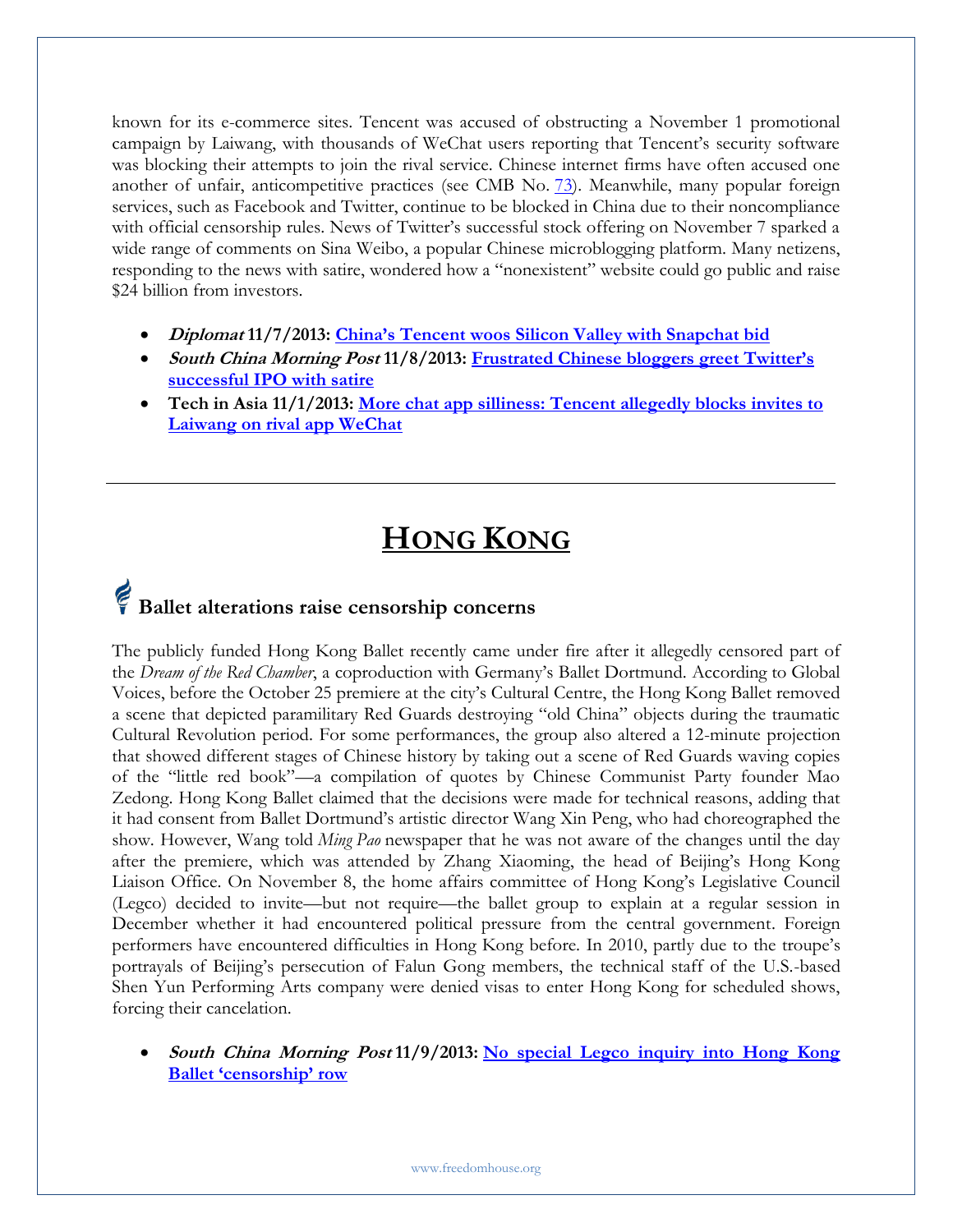- **Global Voices 10/31/2013: [Ballett Dortmund's red dream ballet censored in Hong](http://globalvoicesonline.org/2013/10/31/ballett-dortmunds-red-dream-ballet-censored-in-hong-kong)  [Kong](http://globalvoicesonline.org/2013/10/31/ballett-dortmunds-red-dream-ballet-censored-in-hong-kong)**
- **Ming Pao 11/3/2013:** [王新鹏﹕没有同意删戏《红》剧原创者反驳港芭说法](http://www.zaobao.com.sg/wencui/politic/story20131103-272128) **[Wang [Xin Peng: Did not agree to alter red show; choreographer refutes Hong Kong ballet](http://www.zaobao.com.sg/wencui/politic/story20131103-272128)  [claim\]](http://www.zaobao.com.sg/wencui/politic/story20131103-272128)**

#### **BEYOND CHINA**

### **Bloomberg halts articles on Chinese leadership, self-censorship alleged**

The *New York Times* reported on November 8 that editors at Bloomberg News had recently blocked publication of an investigative report on the financial ties between a wealthy tycoon and the families of top Chinese leaders, as well as an article on foreign banks' hiring of the children of Chinese leaders, known as "princelings." Bloomberg editor in chief Matthew Winkler reportedly made the decision to halt the first article after it had already been reviewed and approved by Bloomberg's lawyers and editors. According to the *Times*, Winkler explained in an internal conference call with the journalists on October 29 that Bloomberg could run the risk of being "kicked out of China." He also reportedly compared the company's situation to that of foreign media outlets operating in Nazi Germany, which were forced to self-censor in order to remain in the country. Winkler later denied that the two stories had been permanently spiked, but did not publicly discuss the conference call. The incidents were first disclosed on November 7 in an animated video produced by Hong Kong's Next Media, whose news outlets are often critical of the Chinese Communist Party. The Bloomberg News website has been blocked in China since it published a series of reports in 2012 on the wealth and financial ties of top Chinese leaders and their families (see CMB No. [63\)](http://www.freedomhouse.org/cmb/63_071512#1). Chinese officials also reportedly ordered some Chinese companies not to subscribe to Bloomberg's financial news terminal service, the company's main business. According to an October 22 report by Freedom House analyst Sarah Cook, many international media outlets have faced repercussions for publishing stories that the Chinese authorities consider sensitive. In addition to the website blocking, their journalists are often unable to renew residency visas (see below), and their computer systems have been subject to cyberattacks and infiltration (see CMB No. [80\)](http://www.freedomhouse.org/cmb/80_020713#5).

- **Quartz 11/11/2013: [Is Bloomberg killing investigative stories to stay in China?](http://qz.com/145875/is-bloomberg-killing-investigative-stories-to-stay-in-china/)**
- **Financial Times 11/10/2013: [Bloomberg quashes report to stay in China](http://www.ft.com/intl/cms/s/0/d121fd70-49f2-11e3-9a21-00144feabdc0.html#axzz2kHqhmVoH)**
- New York Times 11/8/2013: **Bloomberg news is said to curb articles that might [anger China](http://www.nytimes.com/2013/11/09/world/asia/bloomberg-news-is-said-to-curb-articles-that-might-anger-china.html)**
- NMA World Edition 11/7/2013: **Bloomberg News curtails investigative reporting in [China, sources tell NMA](http://www.youtube.com/watch?v=DQGMLlihZ1I)**
- **South China Morning Post 11/10/2013: [Bloomberg news service censoring stories](http://www.scmp.com/news/china/article/1352206/bloomberg-news-service-censoring-stories-about-china-journalists-claim)  [about](http://www.scmp.com/news/china/article/1352206/bloomberg-news-service-censoring-stories-about-china-journalists-claim) [China, journalists claim](http://www.scmp.com/news/china/article/1352206/bloomberg-news-service-censoring-stories-about-china-journalists-claim)**
- **Sarah Cook 10/22/2013: [The long shadow of Chinese censorship](http://cima.ned.org/sites/default/files/CIMA-China_Sarah%20Cook.pdf)**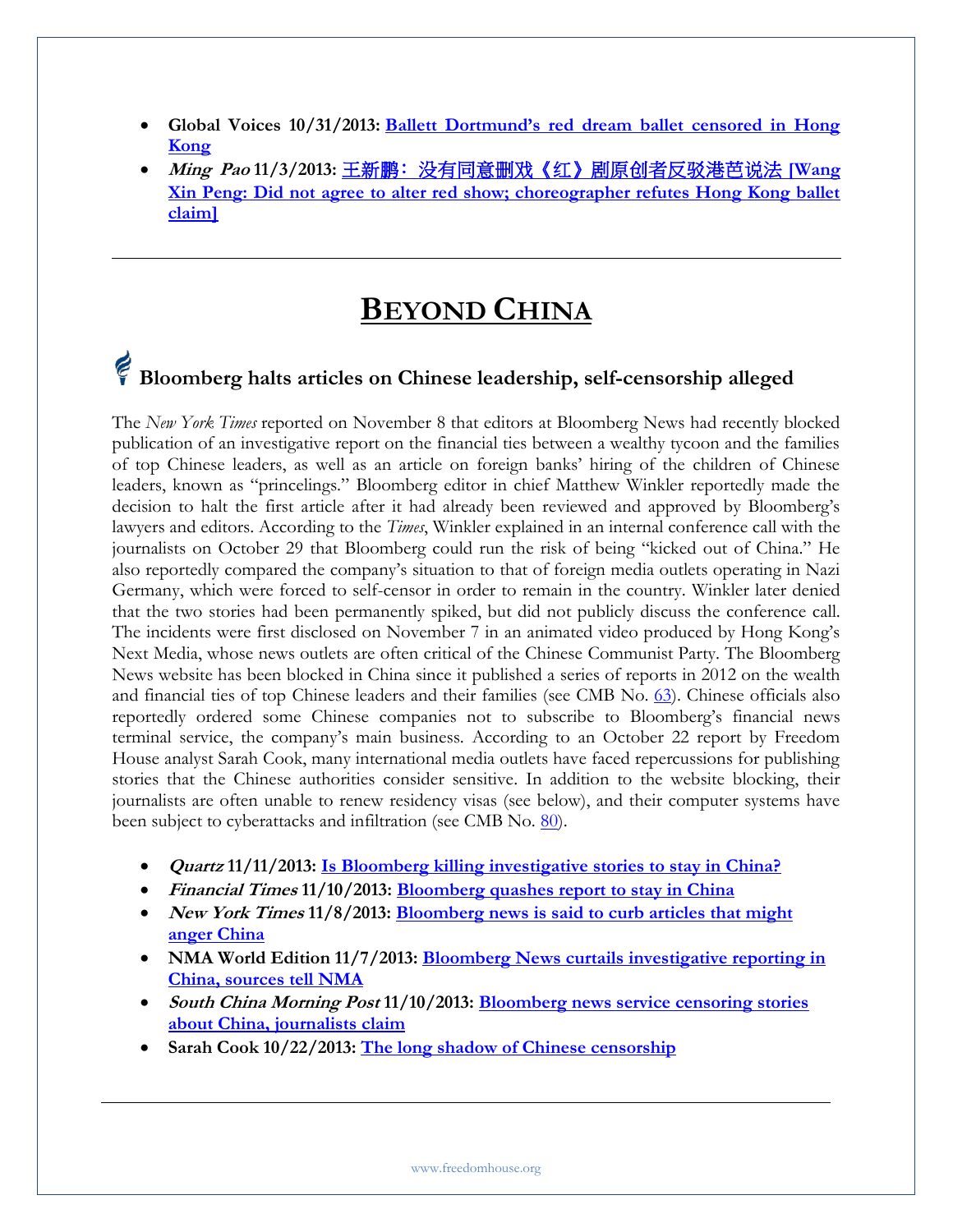### **Reuters journalist denied visa to reenter China**

In its latest move to restrict foreign media outlets (see above), the Chinese government on November 8 denied the visa application of Paul Mooney, a prominent journalist known for his award-winning writing about human rights issues in China. According to his employer, the U.S. based Thomson Reuters news agency, China's Foreign Ministry did not explain its decision, which came after an eight-month delay. Mooney had last left China in September 2012 after his former employer, Hong Kong's *South China Morning Post*, decided not to renew his contract for what he said were political reasons (see CMB No. [63\)](http://www.freedomhouse.org/cmb/63_071512). Mooney was called in for an interview by the Chinese consulate in San Francisco after he submitted the visa application. He said he was asked about his stance on the Tibet issue, Western media bias, and exiled Chinese legal activist Chen Guangcheng, with whom he had briefly worked on a book project that was called off in April. The consular officers reportedly told him, "If we give you a visa, we hope you'll be more balanced with your coverage." Mooney did not blame Reuters for its inability to secure his visa, conceding that no international news organization was currently in a position to exert significant pressure on Beijing, given its economic clout. Other foreign media outlets have also reported difficulty in obtaining visas for their journalists. Bloomberg and the *New York Times* have not had any new resident journalist visas approved since 2012, when they published reports on the family wealth of top Chinese leaders and had their websites blocked by Chinese censors.

- **New York Times 11/9/2013: [Reporter for Reuters won't receive China](http://www.nytimes.com/2013/11/10/world/asia/reporter-for-reuters-wont-receive-china-visa.html) visa**
- **Wall Street Journal 11/10/2013: [In latest press restriction, China denies visa to U.S.](http://online.wsj.com/news/articles/SB10001424052702303460004579189192241179938)  [reporter](http://online.wsj.com/news/articles/SB10001424052702303460004579189192241179938)**
- **Apple Daily 11/10/2013:** 疑報導西藏人權問題 [美記者遭拒發陸簽證](http://www.appledaily.com.tw/realtimenews/article/international/20131110/290128/) **[China denies [visa to U.S. journalist reportedly for report on Tibetan human rights issues\]](http://www.appledaily.com.tw/realtimenews/article/international/20131110/290128/)**

## **Taiwanese singer's flag display sparks Chinese netizen backlash**

After popular Taiwanese musician Deserts Chang displayed the flag of the Republic of China (ROC) on stage at a November 2 concert in Manchester, England, her scheduled concert tour in China was canceled. During her performance at the University of Manchester, attended mostly by Taiwanese and Chinese students, Chang had held up a flag brought by a group of fans sitting in the front row, and said she had "not felt so patriotic for a while." An audience member then shouted, "There are students from mainland here. No politics today!" Chang denied that her gesture was a political act and said she welcomed different opinions. The show concluded without further disruptions, but many fans turned to the Chinese microblogging platform Sina Weibo to criticize Chang for "declaring Taiwan's independence." The ROC flag was used in China before the Communist Party took power in 1949, and it remains in use in democratic Taiwan. Although the banner is not associated with the movement to declare Taiwan's formal independence, it is a reminder that the island remains outside Beijing's control. Popular Taiwanese singers and actors typically refrain from discussing political topics that the Chinese Communist Party considers sensitive, as they seek to gain exposure in the Chinese market. Despite the heated debate on the internet, Chinese state media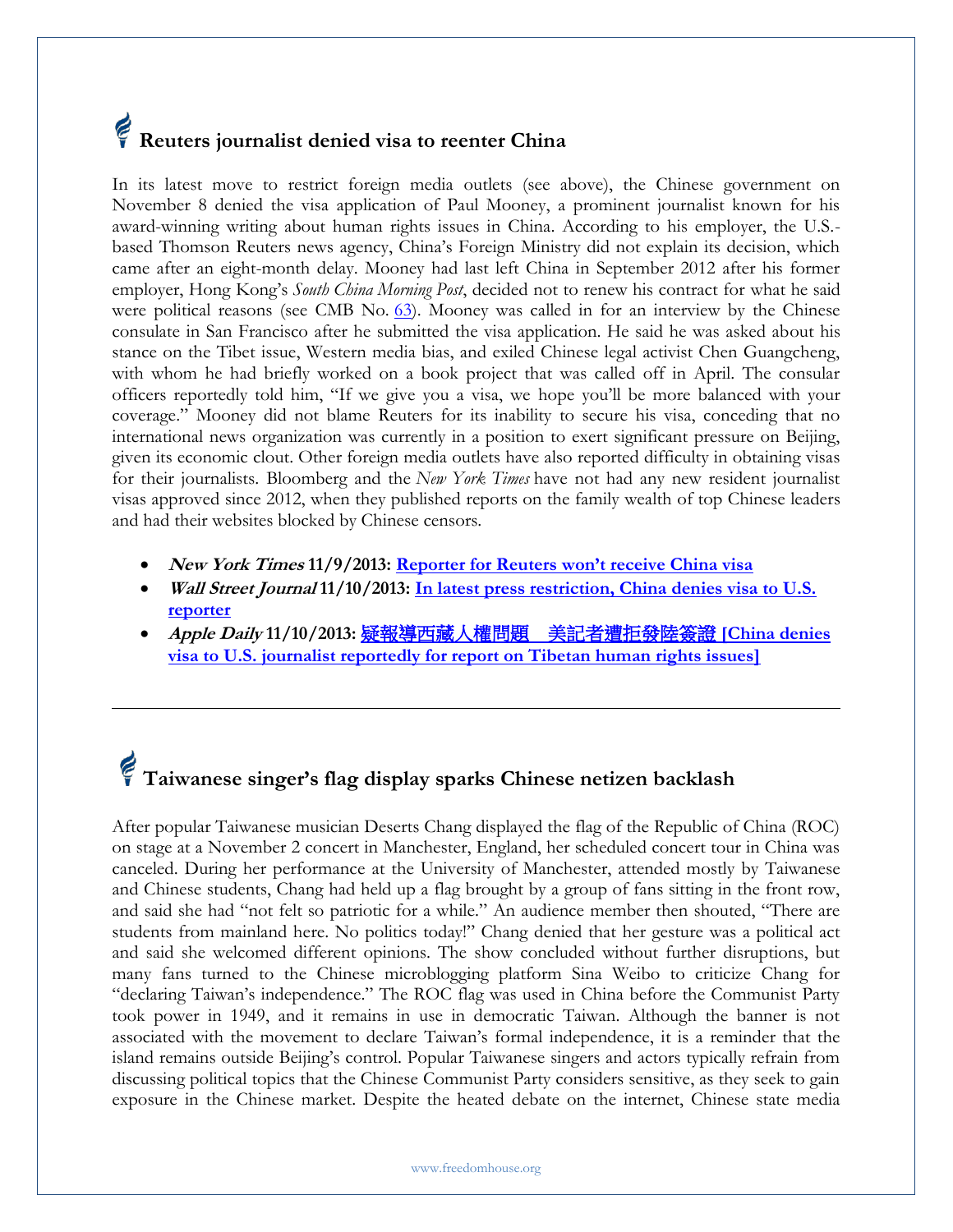remained unusually silent on the Chang incident. On November 5, in response to the reported cancelation of her December concert in Beijing, Chang said on her Facebook account that she was willing to accept the losses and end the controversy, writing, "I am not singing to make money and harm people at the same time."

- **Wen Wei Po 11/8/2013:** [青天白日旗致張懸大陸演唱會取消](http://news.wenweipo.com/2013/11/08/IN1311080021.htm) **[\[Deserts Chang's](http://news.wenweipo.com/2013/11/08/IN1311080021.htm)  [concert tour in China canceled due to ROC flag\]](http://news.wenweipo.com/2013/11/08/IN1311080021.htm)**
- **Diplomat 11/8/2013: [Taiwanese singer-songwriter draws criticism over flag display](http://thediplomat.com/asia-life/2013/11/taiwanese-singer-songwriter-draws-criticism-over-flag-display)**
- **BBC 11/8/2013: [Taiwan singer's flag display sparks row](http://www.bbc.co.uk/news/world-asia-pacific-24856658)**
- **Telegraph 11/7/2013: [Taiwan singer upsets China with flag stunt](http://www.telegraph.co.uk/news/worldnews/asia/taiwan/10432084/Taiwan-singer-upsets-China-with-flag-stunt.html)**

#### **Unable to leave China, Ai Weiwei continues international artistic engagement**

Dissident Chinese artist and blogger Ai Weiwei has remained active on the international art scene despite his government-imposed travel ban (see CMB No. [69\)](http://www.freedomhouse.org/cmb/69_092712). In an interview with Agence France-Presse published on November 5, Ai said his passport was still being held by the Chinese authorities, which prevented him from attending the Stockholm Film Festival in Sweden. Organizers of the festival, which was scheduled to run from November 5 to 17, had invited him to join its jury panel. To protest his forced absence, Ai sent a wooden chair to the venue with a special bar that would prevent anyone from sitting in it, recalling the empty chair of jailed democracy advocate Liu Xiaobo, who was unable to attend the award ceremony for his 2010 Nobel Peace Prize (see CMB No. [3\)](http://www.freedomhouse.org/article/china-media-bulletin-issue-no-3). In a prerecorded video played at the festival's opening news conference on November 5, Ai said, "I hope it can give some kind of statement on the way authorities can limit freedom of speech, can limit basic human rights for artists to travel or participate in cultural activities—very ruthlessly and with no explanation." He added, "I'm still living under a kind of soft detention." On the same day, he was absent from a show in Hong Kong's Central district that he had curated, featuring the work of 13 local artists. Ai was detained without charge in April 2011 and held for 81 days in an apparent punishment for his outspoken criticism of the Communist Party. He was later hit with a massive tax penalty and remains under close government surveillance (see CMB No. [73\)](http://www.freedomhouse.org/cmb/73_110812).

- **AFP 11/6/2013: [Ai Weiwei sends defiant message to China at Sweden film fest](http://www.google.com/hostednews/afp/article/ALeqM5juz6xwYCBR0FilX06pCVdw6nKiRQ?docId=3092ad76-201b-491b-b888-bc557aaff645&hl=en)**
- **Hollywood Reporter 11/6/2013: [Ai Weiwei sends empty chair to Stockholm Film Fest](http://www.hollywoodreporter.com/news/ai-weiwei-sends-empty-chair-653761)  [in protest](http://www.hollywoodreporter.com/news/ai-weiwei-sends-empty-chair-653761)**
- **Wall Street Journal 11/8/2013: [Ai Weiwei 'frames' Hong Kong artists](http://blogs.wsj.com/chinarealtime/2013/11/08/ai-weiwei-frames-hong-kong-artists/)**